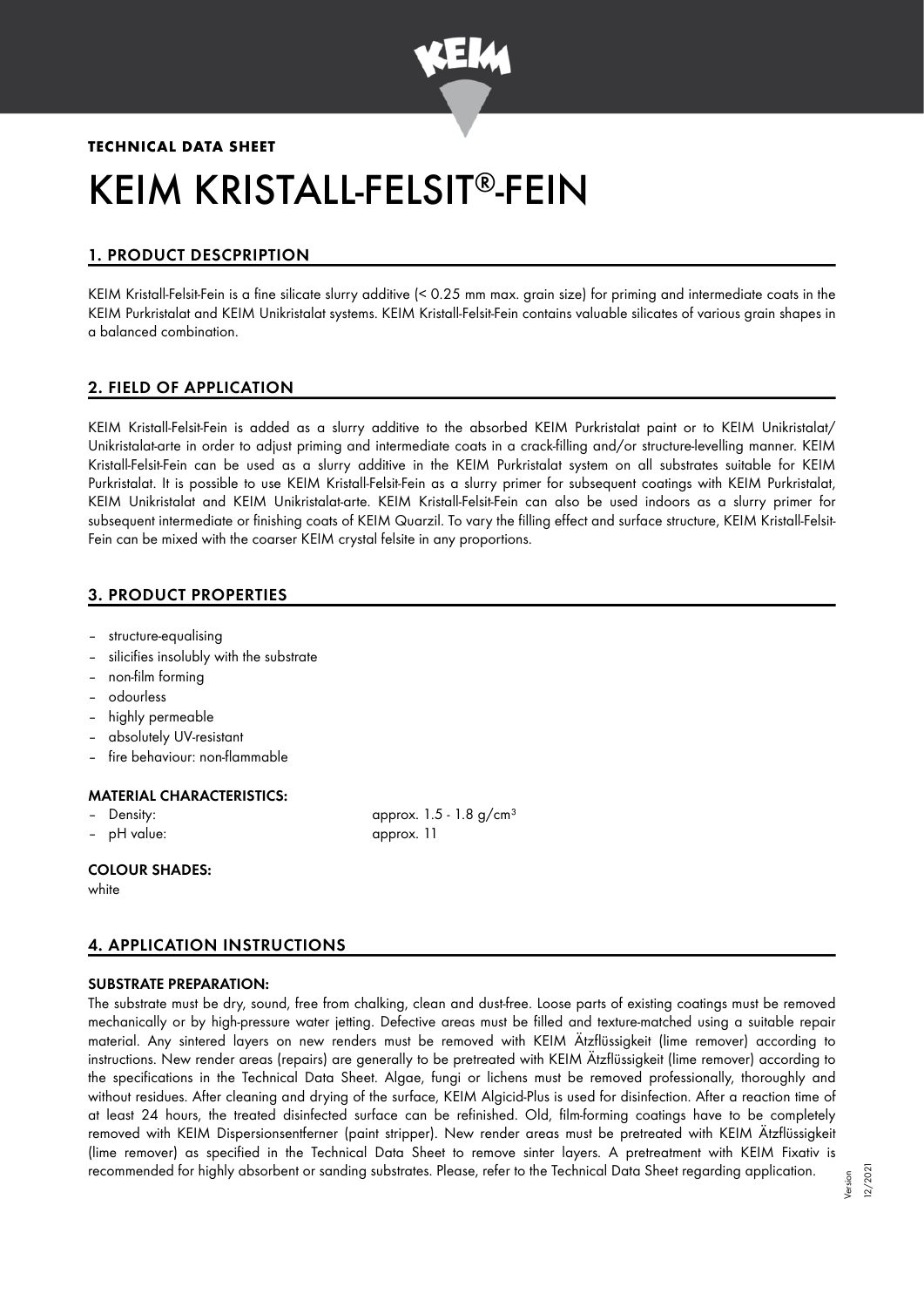#### APPLICATION CONDITIONS:

Ambient and substrate temperature ≥ 5 °C during application and drying. Do not apply in direct sunlight or on sun-heated substrates. Protect surfaces from direct sun, wind and rain during and after application.

#### PREPARATION OF MATERIAL:

Stir up KEIM Kristall-Felsit-Fein thoroughly before application.

#### APPLICATION:

For maximum slurry effect on critical unevenly absorbent substrates:

Primer coat: KEIM Kristall-Felsit-Fein Mixing ratio 25 kg KEIM Kristall-Felsit-Fein 4 litres KEIM Fixativ.

Intermediate coat: KEIM Purkristalat diluted with 2 litres KEIM Fixativ. KEIM Unikristalat / KEIM Unikristalat-arte depending on the absorbency of the substrate with up to max. 20% diluted with KEIM Fixativ

Final coat: KEIM Purkristalat undiluted. KEIM Unikristalat/Unikristalat-arte diluted with 10% up to max. 20% with KEIM Fixativ.

Slurry priming and intermediate coats with addition of KEIM Kristall-Felsit-Fein:

Slurry priming and intermediate coats in the KEIM Purkristalat system with the addition of KEIM Kristall-Felsit-Fein are to be applied wet-on-wet with a brush, without any build-up. Slurry priming and intermediate coats in the KEIM Unikristalat system with the addition of KEIM Kristall-Felsit-Fein can be applied with a roller or brush. Application with a brush leads to an improved slurry effect. Mixing of slurry coats in the Purkristalat system: Pump 5 kg KEIM Purkristalat colour powder into 4 l KEIM Fixativ and mix until homogeneous. This mixture yields approx. 10 kg of ready-to-apply paint for the final coat. Soaking one day beforehand results in better homogeneity and higher yield (lower consumption!). For priming and intermediate coats, the soaked paint is diluted with KEIM Fixativ according to the instructions and the slurry additive KEIM Kristall-Felsit-Fein is mixed in.

#### CONSUMPTION:

Use KEIM Kristall-Felsit-Fein as primer coat approx. 0.5 kg/m²

On a smooth substrate per slurry coat:

with 50% addition: approx. 0.1 kg/m² KEIM Kristall-Felsit-Fein with 100% addition: approx. 0.2 kg/m² KEIM Kristall-Felsit-Fein (as a primer coat in the KEIM Quarzil-System approx. 0.5 kg KEIM Kristall-Felsit-Fein) These material consumption values are guide values for smooth substrates. Exact consumption values must be determined by means of test areas.

## CLEANING OF TOOLS:

Clean immediately with water.

# 5. PACKAGING

| <b>Container content</b> | Unit of measure | Quantity on pallet | Type of container |
|--------------------------|-----------------|--------------------|-------------------|
|                          | ĸq              |                    | bucket            |
|                          | ĸg              |                    | bucket            |

## 6. STORAGE

| max. storage time | <b>Storage conditions</b>                            |  |
|-------------------|------------------------------------------------------|--|
| 12 months         | keep container tightly sealed.<br>cool<br>frost-free |  |